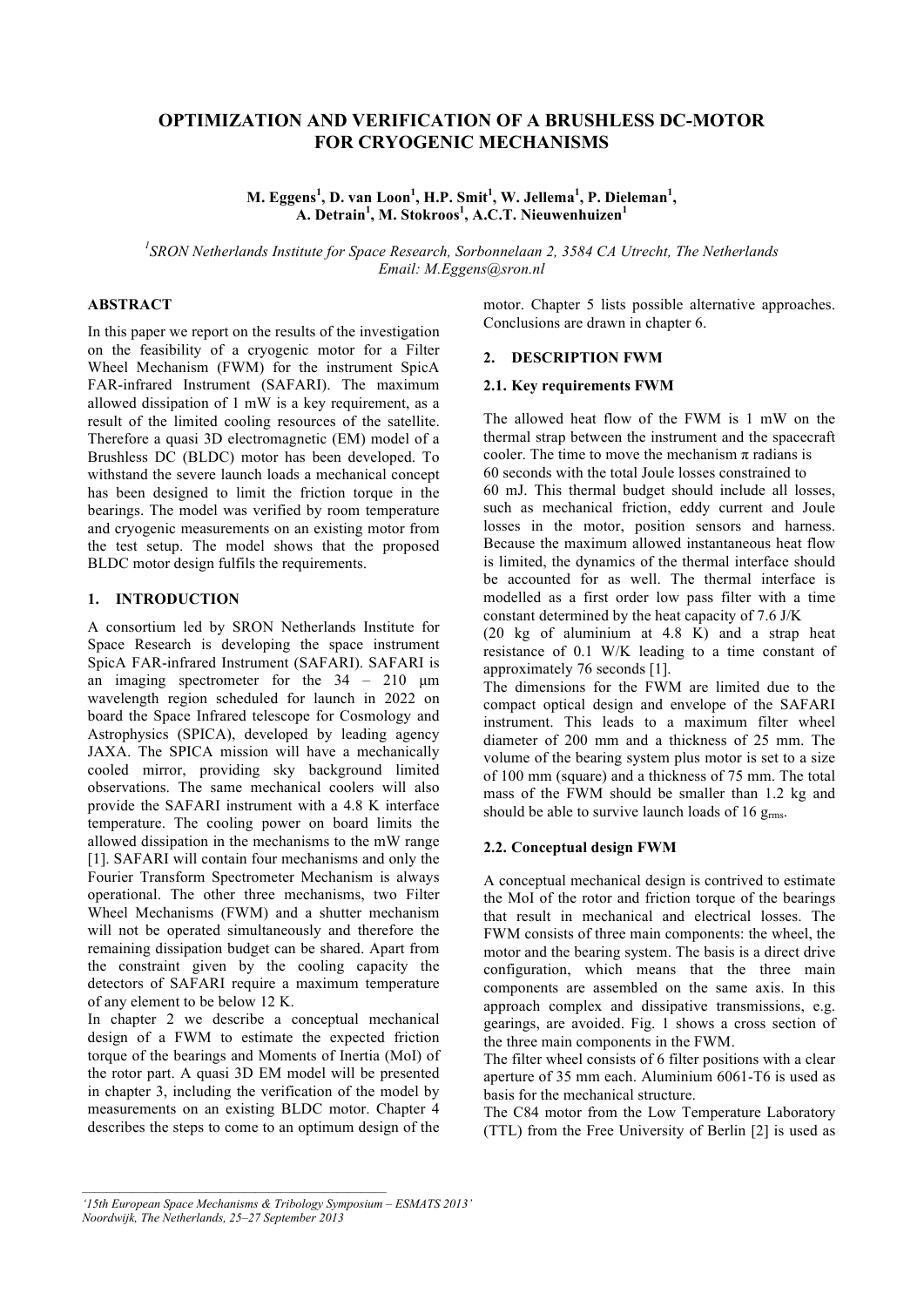representative for volume, mass and MoI. The C84 motor has an outer diameter of 84 mm and a thickness of 22 mm.



*Figure 1. Cross section of FWM conceptual design. Top left shows the stator part and top right the rotor part.*

The bearing system is an assembly of various components that connect the rotor and stator by two angular contact ball bearings. Fig. 2 shows a cross section of the bearing system.

Because of differences in Coefficient of Thermal Expansion (CTE) we chose to create relevant parts of the same material. This avoids extra forces on the bearings that lead to a higher friction torque at 4.8 K. Stainless steel, e.g. AISI 440C, is used for the bearing housing, the axes and the bearings. This approach was successfully applied to the mechanisms of the MIRI [3] and NIRSPEC [4] instruments.

Besides the mounted bearings, the bearing housing contains also the mechanical interface with the SAFARI instrument. The Centre of Gravity (CoG) of the rotor is between both bearings and at the axis of revolution to create a balanced system. Nevertheless a locking device is needed to lock the wheel in each filter position.

Friction torque creates mechanical losses. Referring to [3] we estimated a friction torque of 10 mNm (including margin) due to the bearings. The energy needed to rotate the wheel  $\pi$  radians is simply  $\pi$  times the friction torque. Therefore a friction torque of 10 mNm takes half of the 60 mJ full energy budget for the entire FWM. The remaining energy budget or 0.5 mW dissipation is set to the other dissipative components of the FWM.

However, through the torque constant, the friction torque also drives the current in the motor and harness and therefore the electrical Joule losses. Reducing the friction torque is therefore the most essential step in developing a low power cryogenic actuator.

Mounting the bearings with a well defined pre-load and lubrication like  $MoS<sub>2</sub>$  reduces the friction torque. For the conceptual design of the FWM we chose to apply a pre-load of 120 N, which is based on experiences with the MIRI mechanism [3]. A certain pre-load is necessary to overcome sliding effects inside the bearing. However this pre-load is not sufficient to survive the high launch loads of 16 g<sub>rms</sub>. To avoid hammering of the bearings a minimum pre-load of 300 N is needed to carry a mass of the rotor of 0.6 kg.

Because the launch is under warm conditions the cool down of the FWM is used to reduce the pre-load. Therefore the bearings are foreseen with a customized stainless steel spring, which applies a force of 300 N with a deflection of 150  $\mu$ m at 300 K. The desired low pre-load of 120 N at 4 K will be achieved when the deflection decreases with 90 µm using the difference in CTE of 0.3 % between stainless steel housing and three invar rods. The main advantage of this approach is a well controlled and defined pre-load that leads to a reproducible result for the friction torque.



*Figure 2. Cross section of the bearing system (bottom). Top left shows a conceptual spring to apply a defined pre-load. Top right shows the whole assembly.* 

# **2.3. Results FWM**

The conceptual design fits within the constrained volume and includes a feasible adjustable spring to control the pre-load and as a result also the friction torque. The 3D-model predicts a MoI of the rotor of  $1.66 \cdot 10^{-3}$  kg $\cdot$ m<sup>2</sup> and a mass of 1.5 kg. Further work has to done to implement a locking device, light tight interfaces and optimizing mass and effects of lubrication. The friction torque due to the bearings is set to 10 mNm, which results in an average dissipation of 0.5 mW or an energy of 30 mJ for  $\pi$  radians movement.

## **3. DESCRIPTION MOTOR FWM**

#### **3.1. Key requirements motor FWM**

As a result of the conceptual design of the FWM the maximum outer dimensions of the motor is set to a diameter of 80 mm and a thickness of 20 mm. Within this volume the motor should contain redundant coils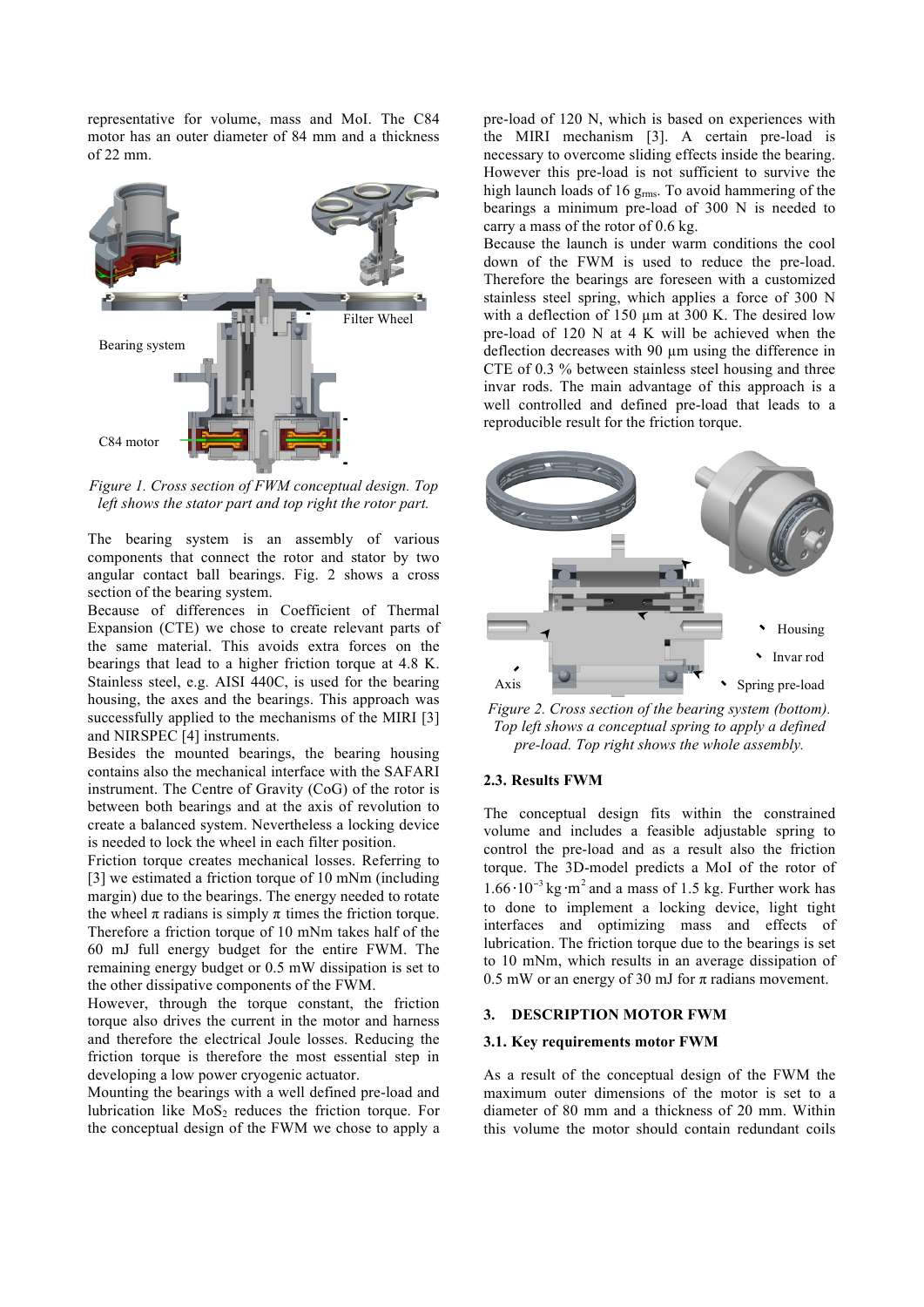that need to be used in case the primary coils fail unexpectedly. Other aspects like the amount and shape of the permanent magnets and coils, length air gap and other internal dimensions may be filled as desired.

The total thermal budget of 1 mW is divided into mechanical losses and dissipation in the electrical harness, coil windings, position sensors and locking device. To overcome the total estimated 10 mNm friction torque as explained in chapter 2.2 an initial thermal budget was set to the FWM motor. This budget applies to the electrical Joule losses in the coil windings and its electrical harness and was estimated to be

0.3 mW for 60 seconds. With these numbers the motor requires a motor constant of 0.6 Nm/√W at 4.8 K.

#### **3.2. Concept motor FWM**

Modelling of the selected motor has been started in order to verify whether if the interface requirements can be met. The selected motor is an air cored axial flux permanent magnet Brushless DC (BLDC) type, with a high efficiency, low dissipation and simple reliable mechanical and electrical design. TTL used similar motors under cryogenic conditions in earlier flight instruments [2] and BLDC motors therefore is known for its cryogenic properties and space heritage. Current motor constant of type C84 is 0.3 Nm/ $\sqrt{W}$  at 4.2 K, which is half of the required motor constant to drive the FWM. Experience showed that we had to choose for a 2-phase motor. The model of the BLDC-motor is based on an operation principle that is represented in Fig. 3.



*Figure 3. Cross section of an air cored axial flux permanent magnet motor with redundant coil sets.* 

There are two basic rules. Two permanent magnets at each side of the stator will have opposite polarity as well as two adjacent permanent magnets on one rotor Permanent Magnet (PM) ring. This will create a flux in the axial direction. The rotor consists of two parts each holding a set of magnets. At the outer side, the rotor also needs to contain a piece of high permeability material (back-iron) to close the flux path between magnets. Note that in this paper only circular permanent magnets are assumed, although this is not a model limitation. Fig. 4 shows the motor conceptually from above assuming that there are twelve circular permanent magnets and thus six poles. The permanent magnets are placed on a ring constrained by the inner and outer diameters  $R_{in}$  and  $R_{out}$ . A circle with average radius will cross the centre of the permanent magnets and is defined as  $R_{av}$ . The blue and green lines show the approximate shape of the trapezoidal coils for a 2-phase motor and therefore the two phases have a mechanical phase shift equal to a half permanent magnet diameter D<sub>pm</sub>, creating a 90 degrees electrical offset between the two phases.



*Figure 4. Left) View in axial direction of an axial flux permanent magnet machine. Right) Radial slice intersection with the permanent magnet.* 

#### **3.3. Quasi 3D motor model**

The purpose of the computational model is to verify conceptual motor designs within 15% of accuracy such that different motor geometries can be analysed over different parameter ranges within a small amount of time. Therefore solving a full 3D model with the Finite Element Method (FEM) of the motor was abandoned, as this would not allow fast computation of different geometries. Instead a quasi 3D model has been developed for the computation of the magnetic field based on existing literature [5].

The quasi 3D approach will subdivide the radius distance between  $R_{out}$  and  $R_{in}$  into  $N_{slice}$  sections called radial slices. For each radial slice a 2D magnetic field due to the permanent magnets is computed. First the intersections of the radial slice (blue line right Fig. 4) with the permanent magnets are computed. This allows the magnets to have any shape. For an ideal motor, it is enough to compute the intersections for two magnets only, as the result will be just a repetition over the circumference. However, when FEM is used more accurate results are obtained with four magnets to avoid the effect of field fringing at the boundary. Last step is "unfolding" the radial slice to allow the analysis in a 2D model.

#### **3.4. Results quasi 3D motor model**

The first analysis has been performed in an open source finite element tool (FEMM v4.2) and the result is shown in Fig. 5. In the middle of the air gap the flux density (ideally) is varying sinusoidal with respect to the angular position of the rotor (sinusoidal curve in Fig. 5). The red and blue dots show the coil wire bundles on the stator with direction out of and into the 2D plane respectively for each phase. Here the coil width is assumed to be equal to  $D_{pm}$  or "full-pitched".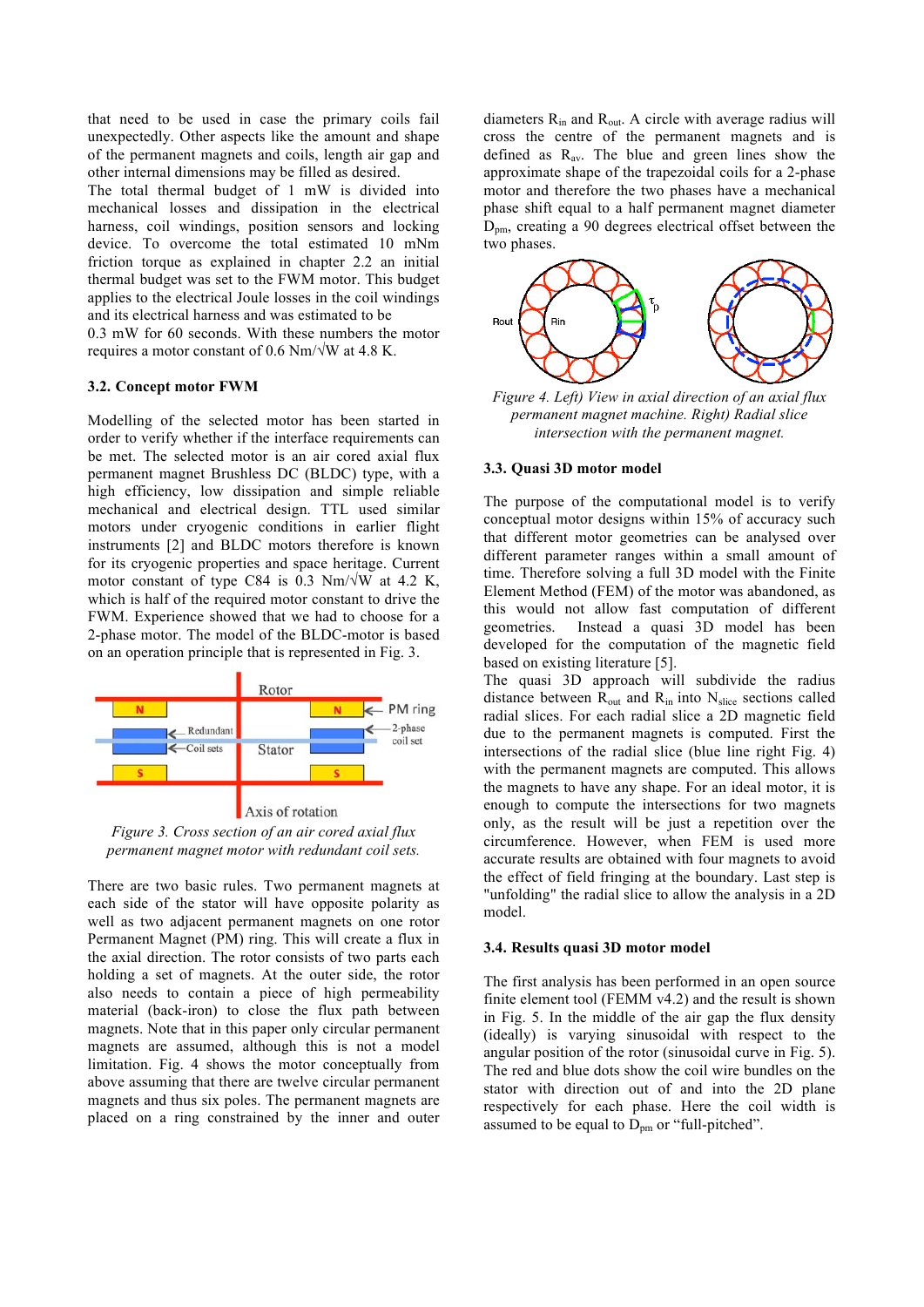

*Figure 5. Example of an unfolded circular slice at Rav with four permanent magnets used in a FEM analysis.* 

In this representation a current in the left red wire will experience a maximum negative flux density whereas the other red wire will experience a positive flux density with an opposite current direction. As the Lorentz force scales with the flux density times the current in the wire, the total Lorentz force in this situation is twice the force for a single wire bundle. Note that in this example the Lorentz force acting on the blue wires is zero. Fig. 6 shows an example of a 2D computation for a radial slice closer to  $R_{in}$ , which leads to a smaller cross-section of the radial circle with the permanent magnet.



*Figure 6. Example of small cross section of circular slice starting from Rin and permanent magnets.* 

The sinusoidal flux density is not ideally over the entire air gap height, but is more of a block wave once the flux density is computed near the surface of the permanent magnets. Therefore the flux density in the axial direction needs to be computed as well. Although Matlab can control the FEM application the analysis still takes a lot of computation time. Instead, the magnetic flux density is computed by using analytical equations based on a Fourier component analysis as is performed in [6]. Variations in the air gap in axial direction are also taken into account by using the extension derived in [7].

The model is written in Matlab and the flux density is computed directly over the circumference for each axial height and slice number. Fig. 7 shows good agreement between the computed flux density in the centre of the air gap with FEM (Blue) and Analytical (Red).

In principle the flux density due to a current in the coils can change the magnetic field as well, which is called armature reaction. As in the target application the currents are considered low  $( $20 \text{ mA}$ ),$  the effect will be smaller than 0.2% from simulation results.



*Figure 7. Flux density computed in unfolded (2D) circular slice at Rav in middle of the air gap with FEM analysis and directly based on analytical equations.* 

Putting all items together, the model consists of motor geometry definition followed by the computation of the flux density along the circumference for each radial slice. The axial part is taken into account by dividing the coil height in  $N_v$  parts and by repeating the field procedure for each axial component.

Now the torque produced by the motor needs to be determined. This can be accomplished in two different ways. By using the Lorentz force or the flux linkage method. Both methods are included in the model for verification purposes, however the flux linkage is easier to use and is used as the default method.

A similar procedure is followed as in the computation of the flux density in the air gap. Only in this step the intersections of the radial slice (blue right Fig. 4) with the coil geometries (blue and green lines left Fig. 4) are computed. For trapezoidal shaped coils this step is not strictly necessary as angle relationships can be directly used. Next, the flux linkage  $\lambda$  per coil is computed according to Eq. 1 where *Nslice* and *Nturns* are the number of slices and number of turns at the same gap height respectively, *B* is the flux density due to the permanent magnets and *ds* is the area between the two wires that enclose the flux.

$$
\lambda(\theta) = \sum_{n=1}^{N_{slice}} \sum_{k=1}^{N_{turn}} \oiint B_{nk}(\theta) ds_{nk}
$$
\n(1)

When more wires are stacked together  $(N_{\text{stack}} > 1)$  the flux density over the coil height  $(N_y \text{ terms})$  is averaged first. Eq. 1 is used and the result is multiplied with  $N_{stack}$ . This entire process is repeated for several angular displacements  $\theta$  of the stator and hence coils versus the static magnetic flux density. The total angular displacement is equal to an electrical period or  $(2\pi)/(N_{\text{pm}}/2)$  where  $N_{\text{pm}}$  is the number of magnets per rotor and  $N_{pm}/2$  is the number of poles.

Now the derivative of the flux linkage versus time gives the back EMF voltage. Normally this EMF value is specified for 1 rpm rotation and thus by scaling the previous flux linkage computation over one electrical period such that the angular speed equals  $2\pi/60$  rad/s, the EMF voltage per 1 rpm is found. The maximum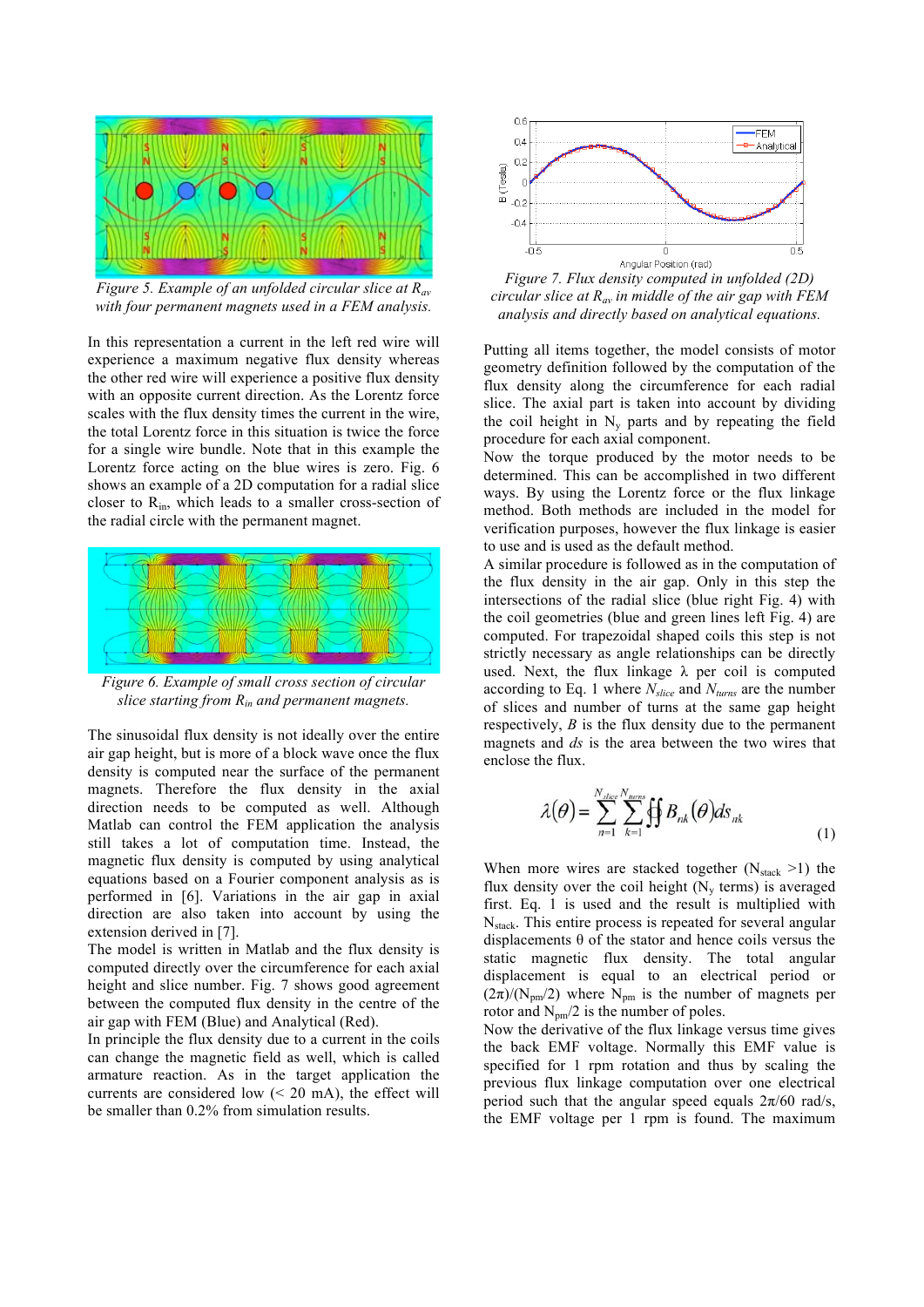total torque produced by an ideal 2-phase motor is constant and is exactly equal to the maximum of the EMF waveform times the peak current in the phases, divided by the angular velocity, which in our definition is  $2\pi/60$  rad/s. The result is equal to the torque constant.

#### **3.5. Quasi 3D model verification**

The C84 motor has been acquired based on the design in [2]. This 2-phase motor has  $12 \text{ Sm}_2\text{Co}_{17}$  circular permanent magnets and 12 full pitched coils per phase, each having 230 turns. The windings are redundant and placed symmetrically with respect to the stator.  $D_{nm}$  is 12 mm. The specified torque constant for the C84 motor is 0.4 Nm/A per phase or 0.8 Nm/A when the redundant windings are connected in series.

An important step in verifying the quasi 3D model is the measurement of the magnetic flux density in the air gap. The measurement has been performed at room temperature with a 3D Hall sensor from Aeropoc that is mounted on a translation table as is shown in Fig. 8.



*Figure 8. Flux density measurement setup C84 motor (TTL). An external stepper motor drives the C84 axis.*

The inner stator in the C84 motor is removed to give the sensor access to the air gap. The motor can be positioned to various angles with a stepper motor that is connected to the axis. By repeating the measurements with the Hall sensor for different radii the flux density can be measured. The result is compared to simulation results, which are presented in Fig. 9.

The shape of the curves shows good similarity. Only at the outer boundary they show a discrepancy. This is due to the quasi 3D method that can only compute a field where a piece of magnet is still present and therefore fields outside  $D_{out}$  will be zero by default which cannot be realized in practice. The error due to this effect is considered to be negligible, although this should be assessed in more detail.

The geometry of the motor was put in the model and the EMF waveform has been computed from which the torque constant had been determined. Some parameters are uncertain, such as the specification of the magnets.

The model uses a remnant flux density of 1.07 T, a relative permeability of 1.1 leading to an energy density of 27 MGOe. With these numbers, the simulated EMF peak voltage at 1 rpm is 55 mV<sub>p</sub> leading to the a total torque of 0.52 Nm/Ap. The torque constant per phase gives a  $\sqrt{2}$  scaling or 0.37 Nm/A. This is 8 % off on the specification of the torque constant of the C84 motor.



*Figure 9. Flux density simulation (l) and measurements (r) in the middle of the air gap of C84 motor.*

The back EMF waveforms have been measured for the C84 motor by driving the axis at constant speed. In this case the normal and redundant coil sets were connected in series to double the output voltage. The measurements and simulated results for 4 rpm are shown in Fig. 10 (red and blue line respectively). Because of the good agreement between measurement and simulation results, the model is assumed to be sufficient for optimization purposes.



*Figure 10. Measured EMF waveform on one phase C84 motor (series nominal and redundant) (red), and simulated EMF from model at 4 rpm (blue).* 

# **4. OPTIMIZATION AND RESULTS FWM**

#### **4.1. Control and dynamic simulation**

As the back EMF is ideally sinusoidal the applied currents to the coils are also sinusoidal and in phase with the EMF signals, leading to a constant output torque. The motor has two Hall sensors to measure the magnetic field in the air gap. Both are positioned such that there exist a 90-degree phase difference in the experienced magnetic flux density. These sensors will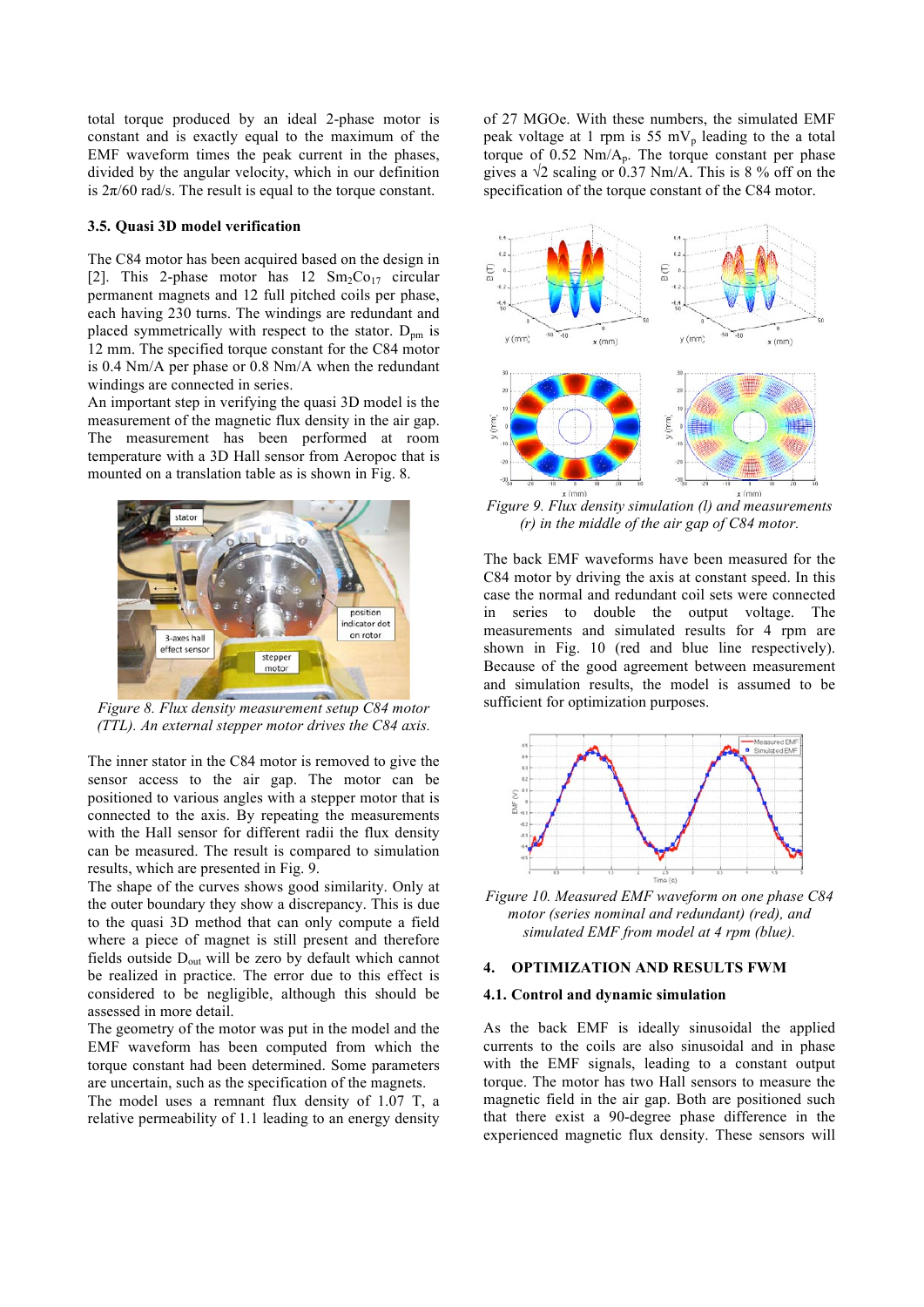produce sine and cosine output signals with constant frequency when the motor is running at constant motor speed. Next the controller uses these signals as a sin/cos encoder input and computes the angle between these two signals. From this result the position within an electrical period (a pole) can be determined. Finally the control output, that represents the amplitude of the sinusoidal phase currents, is remapped again to the sin/cos reference frame.

For the power estimation a less complicated model is created consisting of a simple state space description of the motor with voltage control, with ignoring of the sin/cos control plane. Instead the controller uses position as input and current, representing the amplitude of the sinusoidal phase currents, as output. The controller is also implemented in Matlab and uses the derived torque constant from the quasi 3D model along with a measured or estimated moment of inertia of the motor and load, coil inductance and coil and harness resistance. The controller is of the full state feedback type such that all poles can be placed and two dominant highly damped complex conjugate poles determine the dynamics. This allows the assessment of dominant pole location and hence settling time on the power dissipation.

As already mentioned, friction is the main driver for dissipation and should be included. As dry lubrication is assumed, the viscous damping term is estimated to be low (1.2 mN s/m) Therefore the dominant term is Coulomb friction. This friction is constant with angular velocity and depends only on the sign of this type of velocity. Moreover it should be zero when the velocity is zero. However, this transition would be impossible to simulate with an Ordinary Differential Equation (ODE) solver as the function is non-differentiable. Instead a transition region is defined and the Coulomb friction is modelled as a tanh function, which gives a certain transition region and is still differentiable. To obtain stable simulation results static friction is finally added in this simple model by evaluating, within the transition region, if the applied electromagnetic torque is smaller than the Coulomb friction. If so, then the Coulomb friction torque is set equal to the electromagnetic torque. Note that the Dahl friction model does not include this effect and leads to instability as well. The more sophisticated Lugre friction model has not – yet – been evaluated.

For power evaluation a step input of  $\pi$  radians is set to the control loop reference input. Because in the state space model all relevant variables are present (currents, resistances, angular speed, friction torque) all dissipation terms in the motor can be computed. Although the speed is low, eddy current losses in the coil windings are computed as well. At this moment constant dissipation terms, such as Joule losses in the Hall sensors, are only considered during the settle time based on the assumption that these components can be turned off when the motor has reached its position. This requires some kind of hold actuator, but this is not within the scope of this paper. The settle time is estimated as  $-4$ /real(p<sub>1,2</sub>) x log(50), with p<sub>1,2</sub> equal to the two dominant poles. Simulations for different dominant pole locations show that an optimum pole placement exists that minimizes the dissipation in the motor. This is caused by two contradicting terms. A low settling time reduces the Joule losses due to overcoming the friction torque and associated electrical Joule losses, Hall sensor dissipation etc. whereas this increases the Joule losses during the acceleration of the wheel, viscous damping loss and eddy current loss.

## **4.2. Coil windings motor**

There are multiple winding schemes for permanent magnet motors. The implementation used in [2] is the winding scheme shown in Fig. 11. The windings of both phases are at the same air gap height and need to be folded for that reason. This manual work is very delicate and difficult especially when the number of coil windings need to be increased to reduce dissipation. Moreover the part of the windings that do not contribute to torque production, the end windings, are relatively large as the coils need space to accommodate the folding, reducing the efficiency of the motor.



*Figure 11. Example of folded windings for a 2-phase full pitched coil motor.* 

Alternatively the coil sets can be split in two separate sets within the air gap making assembly and manufacturing of flat trapezoidal coils much easier. As redundancy requirements alone ask for two 2-phase coil sets, this means that four single coil sets are needed. The stacking of coil sets has a significant impact on the air gap height and therefore reduces the peak magnetic flux density, which makes the motor less efficient. Despite of this effect we chose to stack the coils to increase the number of windings, which easily can be manufactured by using orthocyclic-winding coils.

#### **4.3. Position sensor motor**

In the C84 two KSY10 Hall sensors have been used to measure the angular position. However, these components are obsolete. An alternative was found after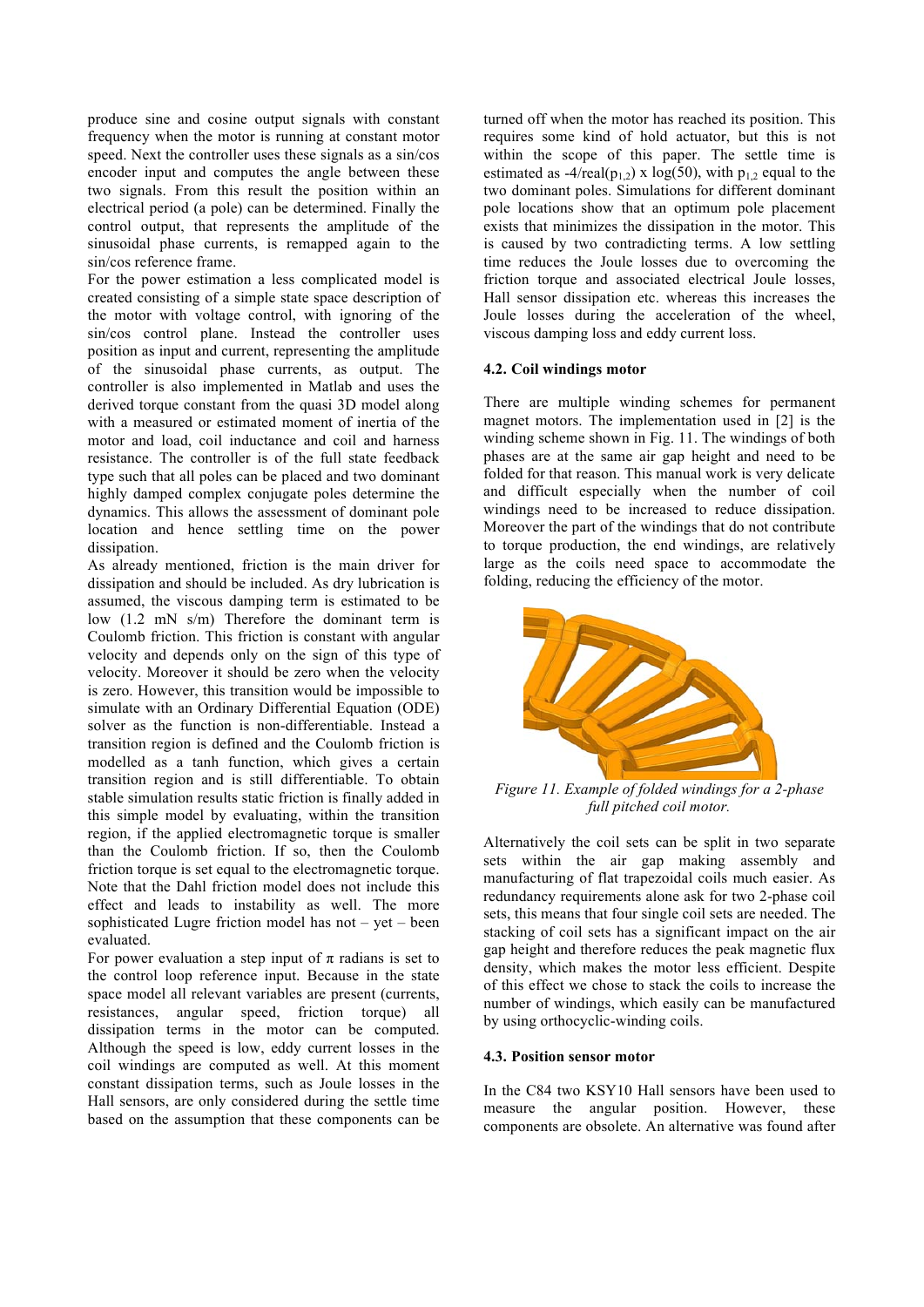measuring several Hall sensors at 4 K in the motor application. From these tests it showed that the optimal sensor is the HE-144 from Hoeben. As power dissipation is important, the bias current has been varied as well. A bias current of 0.5 mA gave a voltage of

0.3 V (40% lower than at room temperature) and a voltage output of 60 mV $_{\text{pp}}$  with sufficient dynamic range. The dissipation of the sensor used in the model is equal to 0.15 mW. Note that space qualification of the component might still be an issue.

#### **4.4. Optimization and final results**

The FWM concept use NdFeB permanent magnets (N42 type) instead of  $Sm<sub>2</sub>Co<sub>17</sub>$  to increase the remnant flux density from 1.07 T to 1.27 T. SRON has used these type of magnets in the chopper and the diplexer mechanism of the HIFI instrument and have been tested down to 4 K successfully [8].

The other change for the C84 motor was an optimized number of wiring, leading to 30 windings x 10 windings stacked, or 300 turns per coil for 12 coils per phase. The winding core diameter is 100  $\mu$ m with 10  $\mu$ m insulation thickness. Total number of turns per phase is then 3600 and will fit in the available volume for the motor.

The derived total torque constant is  $0.9 \text{ Nm/A}_p$  with a resistance of 3.9 Ohm per phase at 4 K. Fig. 12 shows the computation of the motor constant versus number of coil windings in a plane and versus the windings stacked in axial direction.



*Figure 12. Computation of Motor Constant motor only versus number of wires in a plane and wires stacked.* 

Stacking wires will increase the air gap and will reduce the flux density. At the same time increasing the windings in a plane will average the flux density seen by the coil wire, which will reduce the torque production as well. Although a higher number of windings do increase the motor constant when a high resistive harness is used, this number still is a good compromise. The quasi 3D model for the FWM concept has been simulated and the dynamic model was run. The results of this dynamic power estimation with manually optimized complex poles  $(-1\pm 0.1i$  rad/s) are shown for the 2-phase concept in Fig. 13. The top of the figure shows the angle (black) and velocity (red). The middle curve shows the Coulomb friction experienced (black)

and current needed (red). The bottom figure then shows the computed power contributions.



*Figure 13. Dynamic simulation for a 180 degrees step input and associated power dissipation 2-phase motor.* 

Note that within the power dissipation, a harness resistance of 6.7 Ohm is used per wire (13.4 Ohm per phase in the 2-phase motor), which is equal to the harness resistance between 30 K and 4.8 K.

As described earlier the dissipation on the thermal strap is more important and can be easily determined by filtering the total dissipation with a time constant of 76 s as described earlier. The final result for optimized 2 phase motor is given in Fig. 14. The maximum heat flow on the thermal strap is about 0.7 mW and is clearly below the specified 1 mW.



*Figure 14. Total dissipation for 180 degree step (black) and dissipation at power strap (red) 2-phase motor.* 

#### **5. ALTERNATIVE DESIGN FWM**

Another conceptual FWM design has been created based on an integrated mechatronic system approach.

Using 3-phases makes it possible to do this efficiently by changing the coil width equal to  $2/3D_{\text{nm}}$ . In this setup the number of coils per phase is reduced (divided by 3) and therefore more windings per coil will be needed for the same torque constant. Instead in this conceptual design the torque production is increased by integrating the motor in the wheel itself, making full use of the increase in arm length. Increasing the circumference while keeping the magnets and hence coils similar in size, increases the number of coils again, reducing the